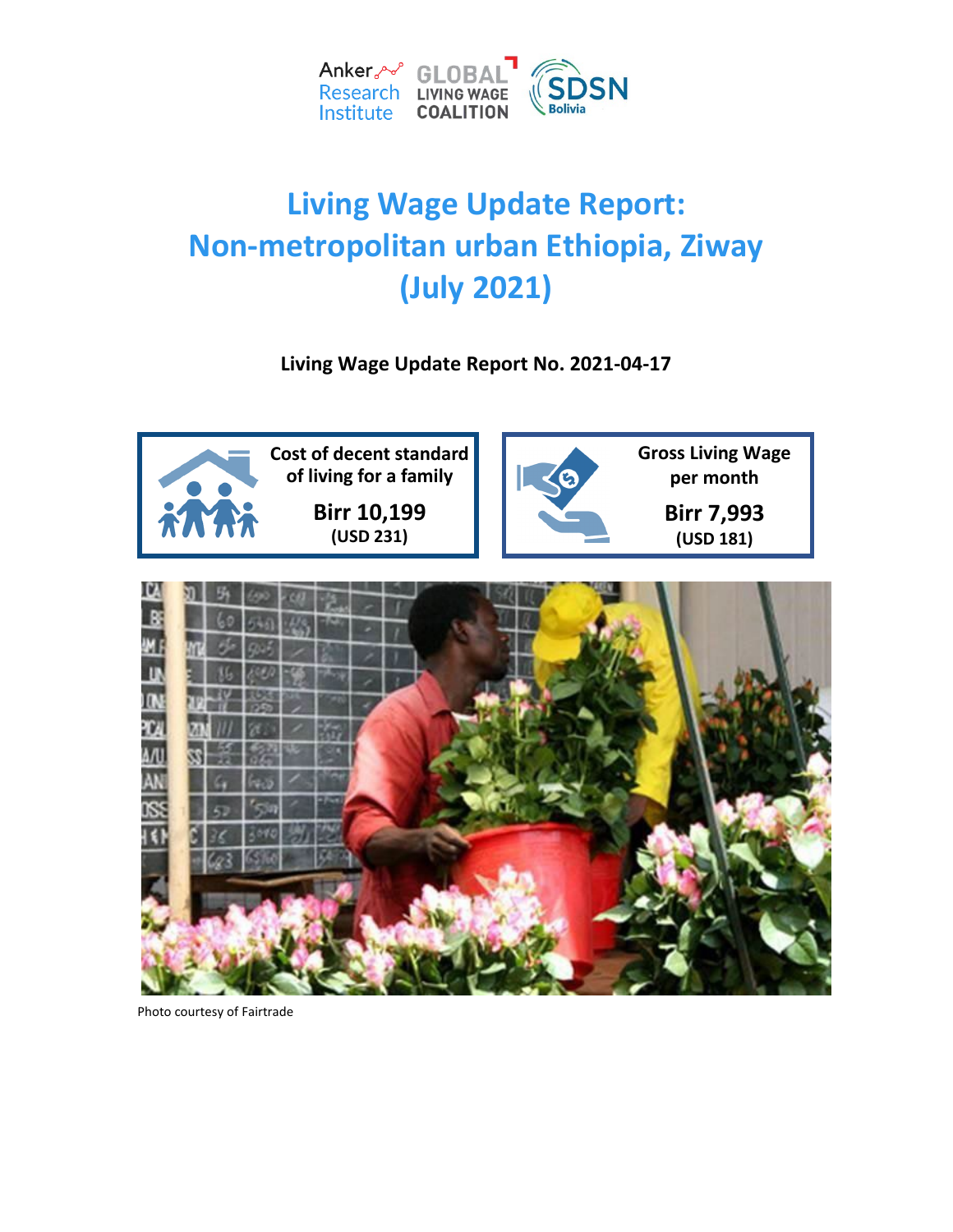# **Living Wage Update Report: Non-metropolitan urban Ethiopia, Ziway (July 2021)**

*By: Lykke E. Andersen[\\*](#page-1-0) Alejandra Gonzales[\\*\\*](#page-1-1) Richard Anker[\\*\\*\\*](#page-1-2) Martha Anker\*\*\**

#### **Abstract:**

This report provides updated estimates of family living expenses and living wages for the non-metropolitan urban flower-producing region in Ziway, Ethiopia for July 2021, taking into account inflation and changes in payroll deductions since the original Anker living wage study carried out in July 2015 (Melese, 2015).

**Keywords:** Living costs, living wages, Anker Methodology, Ethiopia

**JEL classifications:** J30, J50, J80.

<span id="page-1-0"></span> <sup>\*</sup> SDSN Bolivia, E-mail: Lykke.E.Andersen@gmail.com.

<span id="page-1-1"></span><sup>\*\*</sup> SDSN Bolivia, E-mail: Alejandra.Gonzales@sdsnbolivia.org.

<span id="page-1-2"></span><sup>\*\*\*</sup> Anker Research Institute, E-mail[: marthaandrichard@gmail.com.](mailto:marthaandrichard@gmail.com)

<sup>©</sup> Global Living Wage Coalition – *Under the Aegis of Fairtrade International, Rainforest Alliance, and Social Accountability International, in partnership with ISEAL Alliance and Richard Anker and Martha Anker.*

*Anker Living Wage and Living Income Research Institute – Founded by Richard Anker and Martha Anker, the Global Living Wage Coalition, and Clif Bar & Company. Social Accountability International (SAI) is the institutional host.*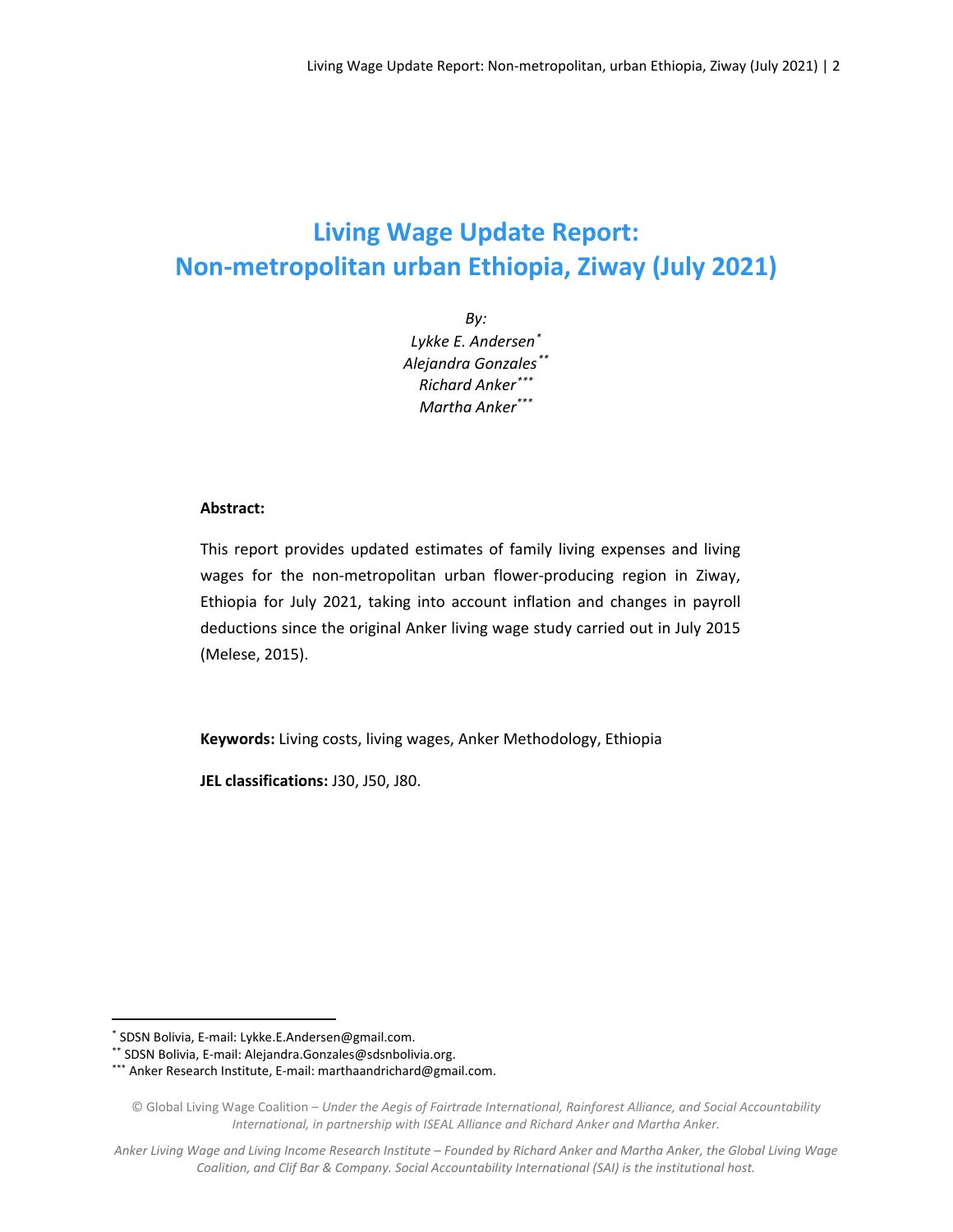## 1. BACKGROUND

This report updates the living wage and living expenses for Ziway, the non-metropolitan urban flowerproducing region of Ethiopia. The net living wage and living expenses are updated to July 2021 to take into account the amount of inflation since the original study report in July 2015. Without accounting for inflation, the net living wage estimated in 2015 would not be sufficient for workers to have a basic but decent standard of living in 2021, because the purchasing power of the living wage would have decreased compared to what it was in 2015.

Similarly, living expenses for a reference family are also updated to July 2021 to account for inflation. The gross living wage is updated to July 2021 by taking into consideration income taxes and mandatory deductions from pay that workers would need to pay on the updated 2021 living wage.

### 2. LIVING WAGE ESTIMATE IN ORIGINAL COUNTRY REPORT FROM JULY 2015

The original living wage country report estimated the net living wage as Birr 2,584 in July 2015. This was the required take-home pay for workers for decency in July 2015. The gross living wage, which also takes into account mandatory deductions from pay of Birr 784/month, was estimated as Birr 3,368/month in July 2015. The living expenses for a basic but decent standard of living for the local family size of five (two adults and three children) in the original country report was estimated as Birr 4,272 in July 2015.

### 3. INFLATION RATE USED FOR UPDATE

The Central Statistics Agency (CSA) is the government body of the Federal Democratic Republic of Ethiopia, responsible for computing and reporting the Consumer Price Index (CPI). The CSA estimates the CPI at both regional and country level and expenditure weights are derived from the Household Income, Consumption and Expenditure Survey (HICES) conducted in 2015/2016. Retail prices were collected in purposefully selected sample marketplaces located in representative urban centers in each zone of the country. A total of 119 marketplaces were selected for the retail price survey.

While the CPI is calculated for every region in Ethiopia, including Oromia (where Ziway is located), the national CPI aggregates the regional indices of the main five regions: Oromia, Amhara, SNNP, Addis Ababa, and Tigray. The year-on-year and month-to-month national inflation rates are currently published on the CSA website in the form of monthly reports in PDF format. [1](#page-2-0)

Annual and monthly inflation rates in Oromia differ slightly from the national level inflation rates for some months, but in the end, they tended to coincide (see Figure 1). Since the national CPI is more robust than

<span id="page-2-0"></span> <sup>1</sup> <https://www.statsethiopia.gov.et/our-survey-reports/>

<sup>©</sup> Global Living Wage Coalition – *Under the Aegis of Fairtrade International, Rainforest Alliance, and Social Accountability International, in partnership with ISEAL Alliance and Richard Anker and Martha Anker.*

*Anker Living Wage and Living Income Research Institute – Founded by Richard Anker and Martha Anker, the Global Living Wage Coalition, and Clif Bar & Company. Social Accountability International (SAI) is the institutional host.*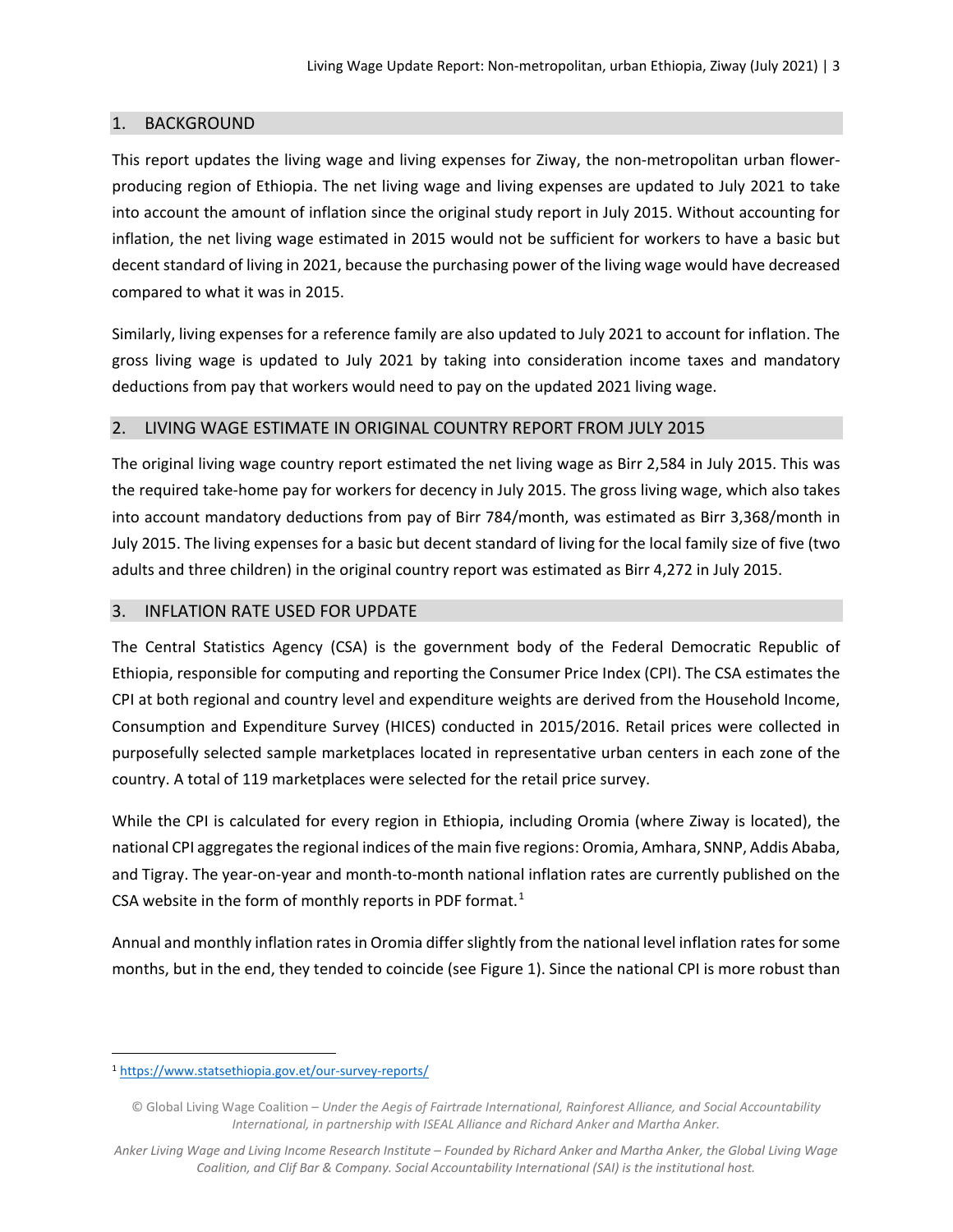the regional ones, we use the National CPI series with base year 2016 to estimate inflation from July 2015 to July 2021.



**Figure 1: National and regional CPI indices for Ethiopia, December 2016 to October 2021**

*Source:* October 2021 issue of the CPI report of CSA[. https://www.statsethiopia.gov.et/our-survey-reports/](https://www.statsethiopia.gov.et/our-survey-reports/)

#### 4. RECENT LEVEL OF INFLATION

Inflation in Ethiopia has been high since the original study in July 2015. The annual inflation rate between July 2020 and July 2021 was 26.5%. Total inflation between the original study, July 2015, and July 2021 was 138.75%. This is the inflation rate used in this report.

© Global Living Wage Coalition – *Under the Aegis of Fairtrade International, Rainforest Alliance, and Social Accountability International, in partnership with ISEAL Alliance and Richard Anker and Martha Anker.*

*Anker Living Wage and Living Income Research Institute – Founded by Richard Anker and Martha Anker, the Global Living Wage Coalition, and Clif Bar & Company. Social Accountability International (SAI) is the institutional host.*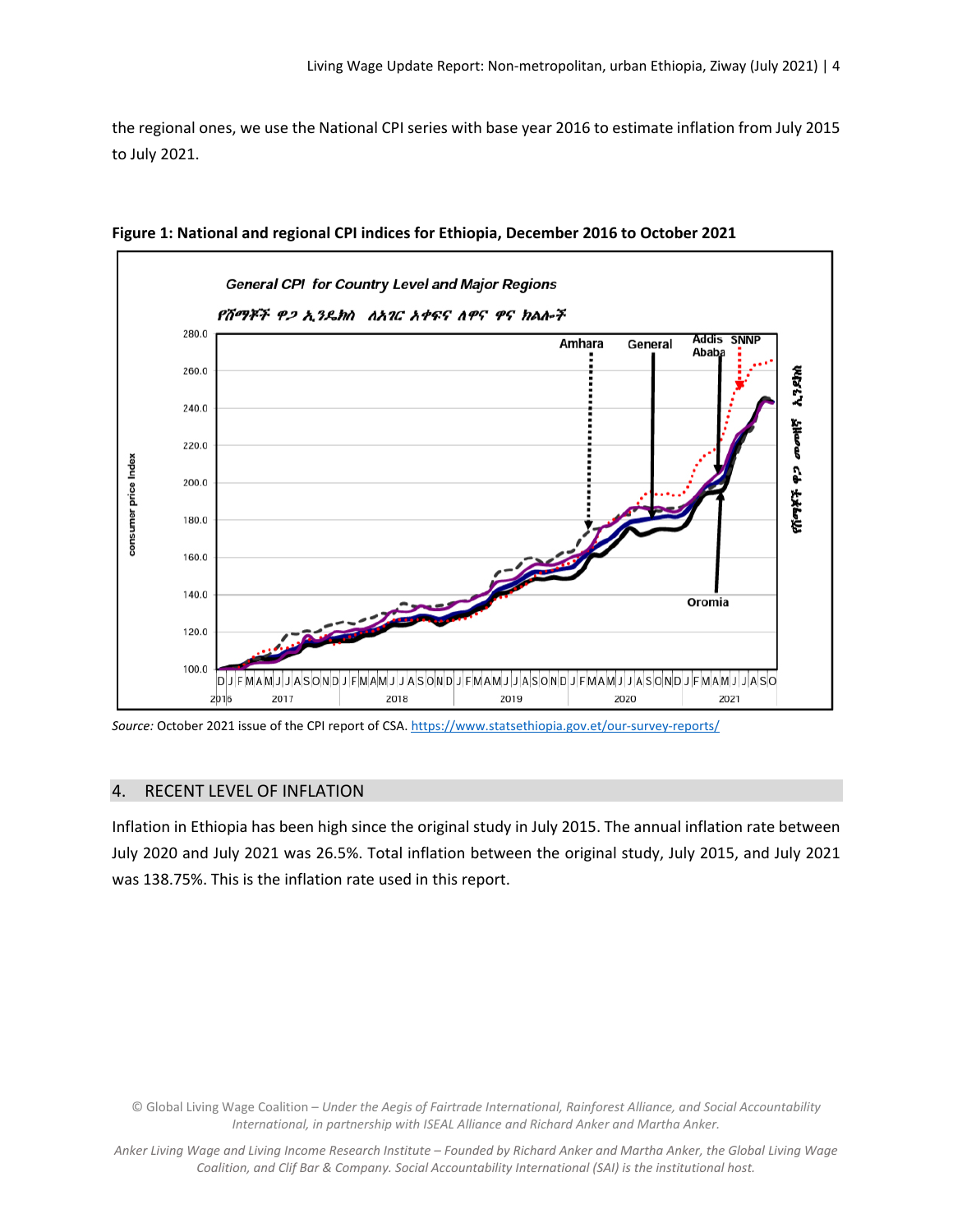

**Figure 2: National Consumer Price Index for Ethiopia, January 2015 to November 2021**

the fitted exponential trend.

*Source:* Authors' calculations based on CPI data from CSA.

### 5. MANDATORY DEDUCTIONS

Ethiopian employees pay mandatory pension contributions and income tax. There is a 7% pension contribution deducted from the basic wage (without considering allowances and overtime). The pension contribution is exempt from income taxes. Regarding income tax, there is a progressive income tax system. The income tax system was changed between July 2015 and July 2016. This same progressive income tax system remains in place for 2021.

The 2021 tax schedule is provided in Table 1 below. Once we updated the net living wage for inflation, we estimated the gross living wage by adding mandatory deductions. The updated gross living wage is in the sixths salary slab according to the Ethiopian income tax system but pension contribution is tax deductible, and consequently the marginal tax rate of 25% applies (see Table 1).

© Global Living Wage Coalition – *Under the Aegis of Fairtrade International, Rainforest Alliance, and Social Accountability International, in partnership with ISEAL Alliance and Richard Anker and Martha Anker.*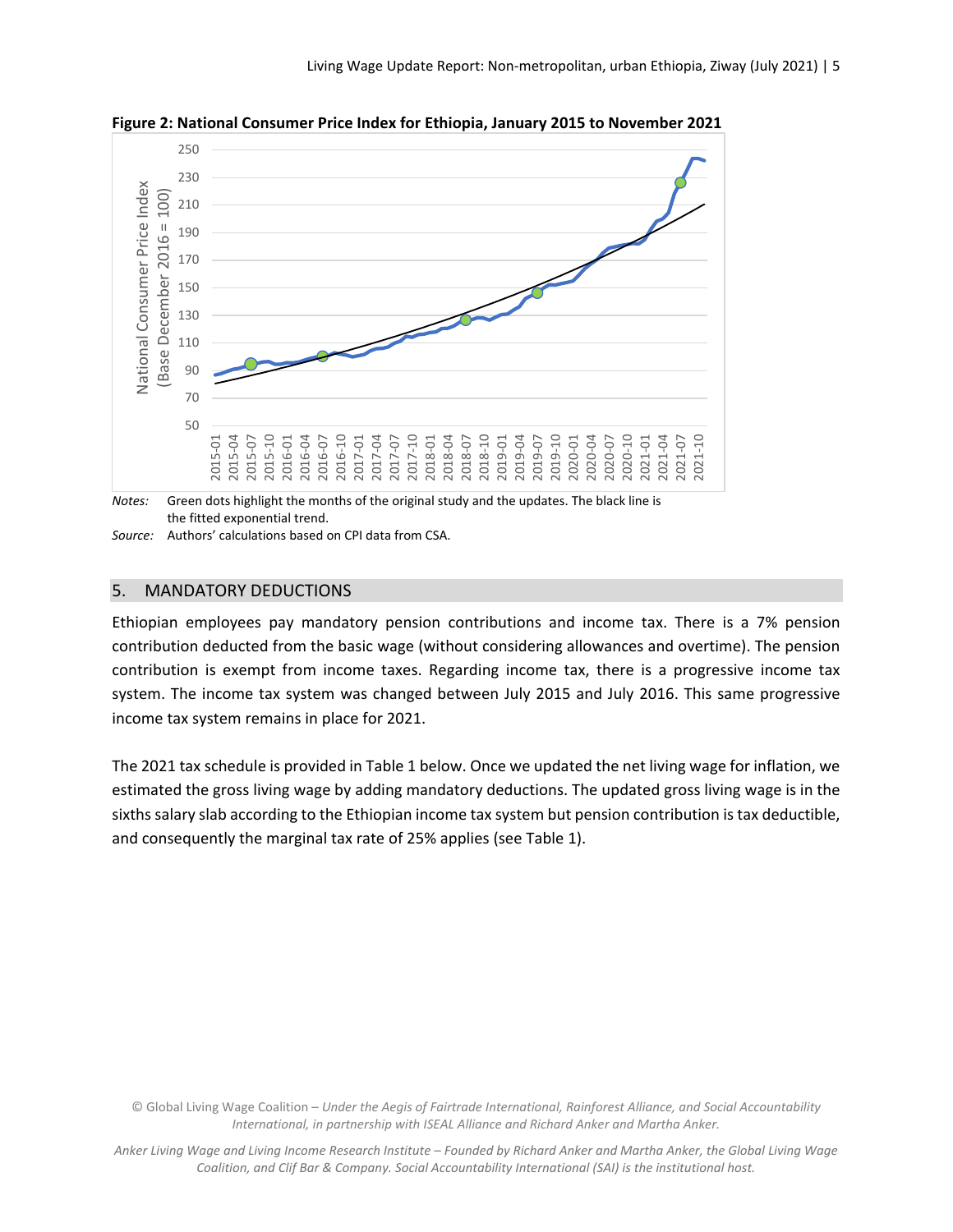| <b>Salary</b><br>Slab | <b>Tax brackets</b><br>(values in Birr) | $%$ Tax<br>rate | <b>Deduction</b><br>(values in<br>Birr) |
|-----------------------|-----------------------------------------|-----------------|-----------------------------------------|
| 1                     | $<=600$                                 | O               |                                         |
| 2                     | $601 - 1,650$                           | 10%             | 60                                      |
| 3                     | $1,651 - 3,200$                         | 15%             | 142.5                                   |
| 4                     | $3,201 - 5,250$                         | 20%             | 302.5                                   |
| 5                     | $5,251 - 7,800$                         | 25%             | 565                                     |
| 6                     | 7,801 - 10,900                          | 30%             | 955                                     |
| 7                     | >10,900                                 | 35%             | 1,500                                   |

|  | Table 1: Income tax rates in Ethiopia for July 2021 |  |  |  |  |
|--|-----------------------------------------------------|--|--|--|--|
|--|-----------------------------------------------------|--|--|--|--|

*Source:* Global Payroll Association (2018)[2](#page-5-0)

### 6. UPDATED LIVING WAGES AND FAMILY EXPENSES FOR JULY 2021

The updated family living expenses for a family of five for July 2021 is Birr 10,119 per month. The corresponding net living wage, considering an average of 1.653 full-time worker equivalents is Birr 6,169 for July 2021. The gross living wage, which also takes into account income taxes and mandatory payroll deductions, is Birr 7,993. Table 2 provides details of the original and the updated living wage and family living expenses.

| Table 2: Living wages and living expenses for non-metropolitan urban Ziway, Ethiopia per month for |
|----------------------------------------------------------------------------------------------------|
| <b>July 2015 and July 2021</b>                                                                     |

|                                          | <b>July 2015</b>      |            | <b>July 2021</b>           |            |
|------------------------------------------|-----------------------|------------|----------------------------|------------|
| <b>Item</b>                              | (Original Study Date) |            | (Latest Update Report)     |            |
| Currency                                 | <b>Birr</b>           | <b>USD</b> | <b>Birr</b>                | <b>USD</b> |
| Living Expenses for Reference Family Per |                       |            |                            |            |
| Month                                    | 4,272                 | 207        | 10,199                     | 231        |
| Net Living Wage Per Month                | 2,584                 | 125        | 6,169                      | 140        |
| Income Taxes and Payroll Deductions Per  |                       |            |                            |            |
| Month on Living Wage                     | 784                   | 38         | 1,824                      | 41         |
| Gross Living Wage Per Month              | 3,368                 | 163        | 7,993                      | 181        |
| Exchange Rate to USD                     | 20.68                 |            | 44.17                      |            |
|                                          | Original Report       |            | XE                         |            |
| Source of Exchange Rate                  |                       |            | (Average of June-Aug 2021) |            |

*Source:* Authors' calculations.

<span id="page-5-0"></span><sup>&</sup>lt;sup>2</sup> Global Payroll Association (2018). Ethiopia Payroll & Tax Overview: a guide to doing business in Ethiopia. Retrieved from [https://cdn.shopify.com/s/files/1/2358/5863/files/Ethiopia\\_2018\\_v2.pdf;](https://cdn.shopify.com/s/files/1/2358/5863/files/Ethiopia_2018_v2.pdf) ADDISBIZ (2018). Salary Income Tax Calculation in Ethiopia, Pension, Gross Salary and Net Salary Calculator with Examples. Retrieved from [https://addisbiz.com/blog/67-salary](https://addisbiz.com/blog/67-salary-income-tax-calculation-in-ethiopia-pension-gross-salary-and-net-salary-calculator-with-examples/)[income-tax-calculation-in-ethiopia-pension-gross-salary-and-net-salary-calculator-with-examples/](https://addisbiz.com/blog/67-salary-income-tax-calculation-in-ethiopia-pension-gross-salary-and-net-salary-calculator-with-examples/)

<sup>©</sup> Global Living Wage Coalition – *Under the Aegis of Fairtrade International, Rainforest Alliance, and Social Accountability International, in partnership with ISEAL Alliance and Richard Anker and Martha Anker.*

*Anker Living Wage and Living Income Research Institute – Founded by Richard Anker and Martha Anker, the Global Living Wage Coalition, and Clif Bar & Company. Social Accountability International (SAI) is the institutional host.*